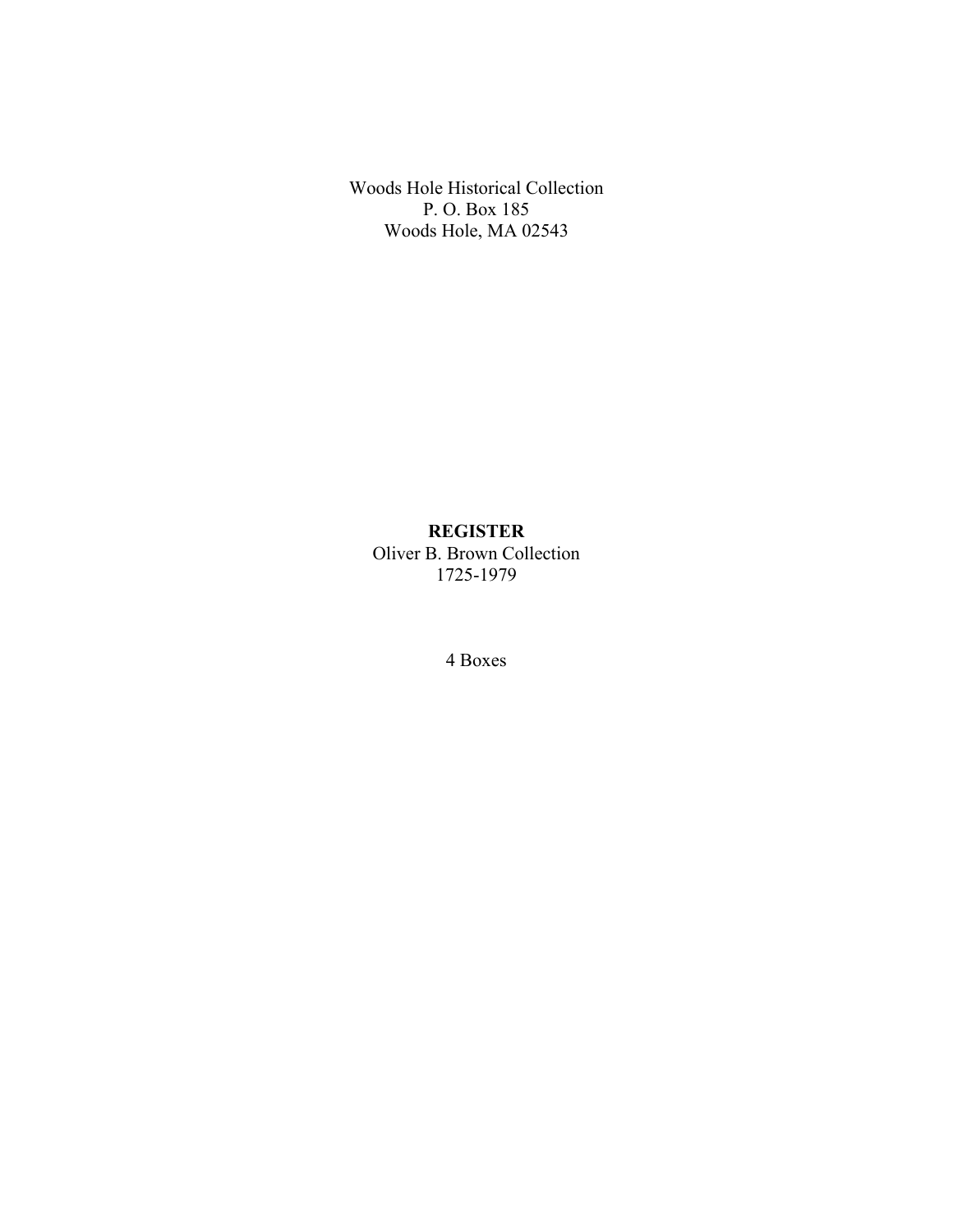## **Biographical Note** Oliver B. Brown 1901-1995

Colonel Oliver B. Brown, a  $10<sup>th</sup>$  generation descendant of John Brown of Ipswich, Massachusetts, was born in Marblehead, Massachusetts. He was the son of Augustus M. and Laura B. (Snellen) Brown and the husband of Vivien R. (Bowen) Brown.

Colonel Brown attended Marblehead and Boston schools. He was graduated from the Massachusetts Institute of Technology, Massachusetts Military Academy, and the Army Engineer School.

Colonel Brown began his 33 year military career in 1923, when he enlisted with the  $101<sup>st</sup>$ Combat Engineers of the Massachusetts Army National Guard. He was commissioned in 1928. Until 1936, Brown also worked for consulting engineers for the Massachusetts Department of Public Health.

In 1936, Brown was assigned to the Massachusetts Military Department and was sent to Camp Edwards. At Camp Edwards, he supervised the expansion of base facilities. In 1940 Brown was inducted into active service and remained at Camp Edwards to supervise completion of its expansion. From there he was transferred to Iowa where he supervised construction of the Des Moines Ordnance Plant. He next went to South Dakota where he oversaw the construction of the Black Hills Ordnance Depot.

In June 1942, as part of the build up of U. S. forces in Europe, Colonel Brown was sent to England for the initial manning of the Engineer Headquarters. In 1944, he was part of the Planning Staff for the invasion of France. He participated in the invasion as an engineer in a forward reconnaissance group. He later became the commanding officer of the 119<sup>th</sup> Engineer Base Depot, moving supply troops as armies advanced across Europe. When Brown retired in 1956, he was awarded two Bronze Stars, eight service and campaign medals, and three battle stars for Normandy, Central France, and the Ardennes.

Following his retirement from the military in 1956, Colonel Brown was employed by the Falmouth Water Division of the Department of Public Works. He retired from full time work in 1971, continuing part time until 1988.

Colonel Brown was interested in Falmouth history, particularly that of Woods Hole. He researched the identity of all known burials in the Woods Hole Village Cemetery and the Churchyard Cemetery. He then compiled this information into a book, "The Village Cemetery and Churchyard, Church of Messiah. Woods Hole, Massachusetts. Known Burials 1788 to 1968." He later created an addendum to his original book which included burials from 1968 to 1978.

Brown also compiled the Vital Records of Falmouth from the settlement year to 1850. These were published by the Rhode Island Mayflower Descendants in 1976. He later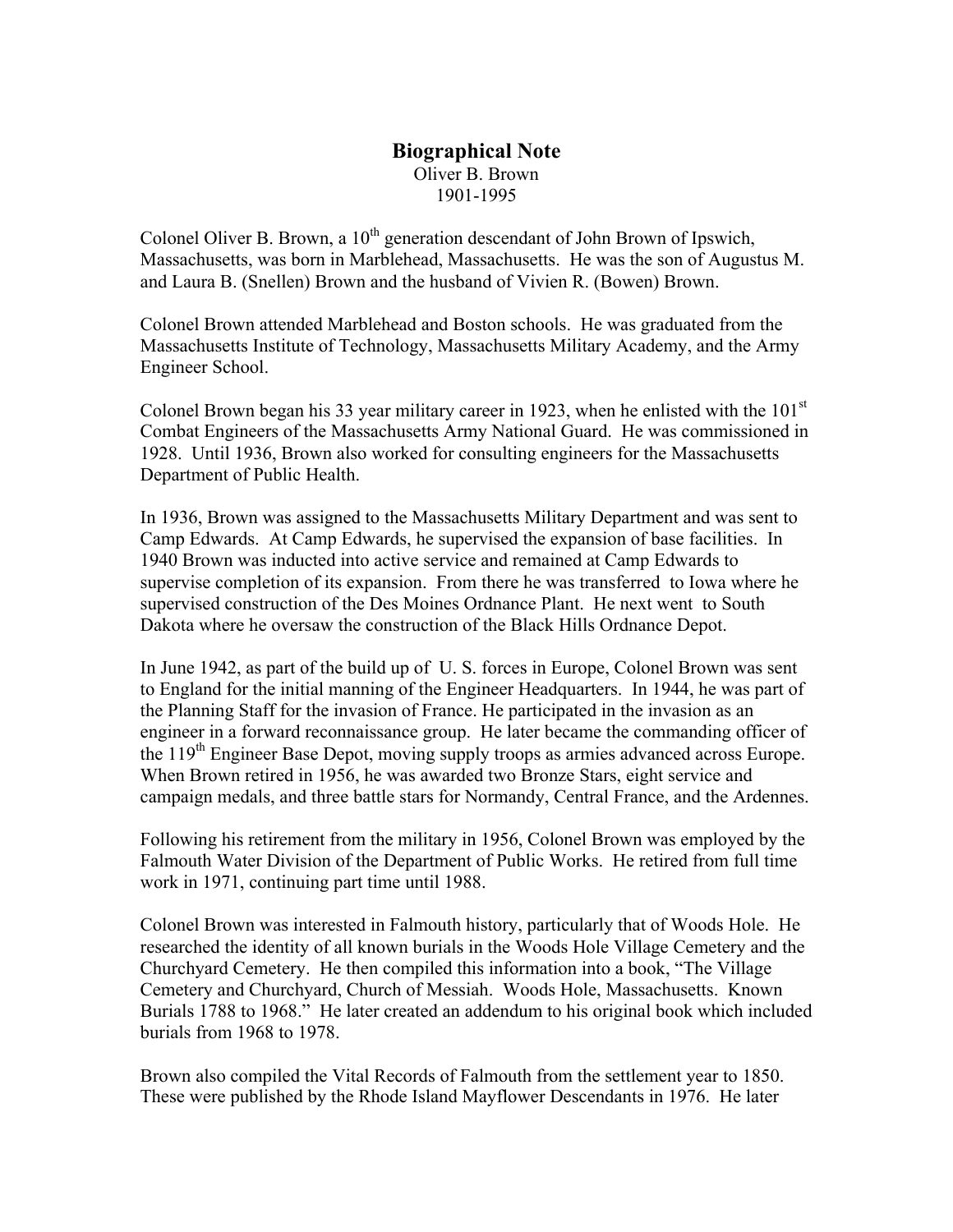expanded these records to include the period from 1850 to 1875. The Falmouth Public Library, the Falmouth Historical Society and the Woods Hole Historical Museum have copies this work.

In the course of his research, Brown made many genealogical and historical notes about individuals, families, houses, properties, and historical events of Falmouth and Woods Hole. These notes were recorded and saved in many notebooks which, along with his published works, have become a resource for others.

Oliver B. Brown died December 12, 1995.

# **Scope Note**

#### 1725 - 1979

This collection consists mainly of miscellaneous genealogical and historical handwritten or typed notes made by Oliver Brown about individuals, families, houses, properties, cemeteries, and historical events in Falmouth and Woods Hole. The source of most were the annual town reports, deeds, probate records, town meeting records, street lists, the Falmouth *Enterprise*, memoirs of residents, and records of the Falmouth Work House. There are notebooks containing handwritten or typed copies of deeds and vital records. Another notebook contains genealogies of Falmouth, Quissettt, and Woods Hole early residents. A photograph album has snapshots of Woods Hole from approximately 1945 to 1965. Another album contains the negatives of Norman (Jeff) Allen's photographs of original historic photographs of Woods Hole. Brown's book, "The Village Cemetery and Churchyard, Church of Messiah, Woods Hole, Massachusetts," mentioned above is included as well.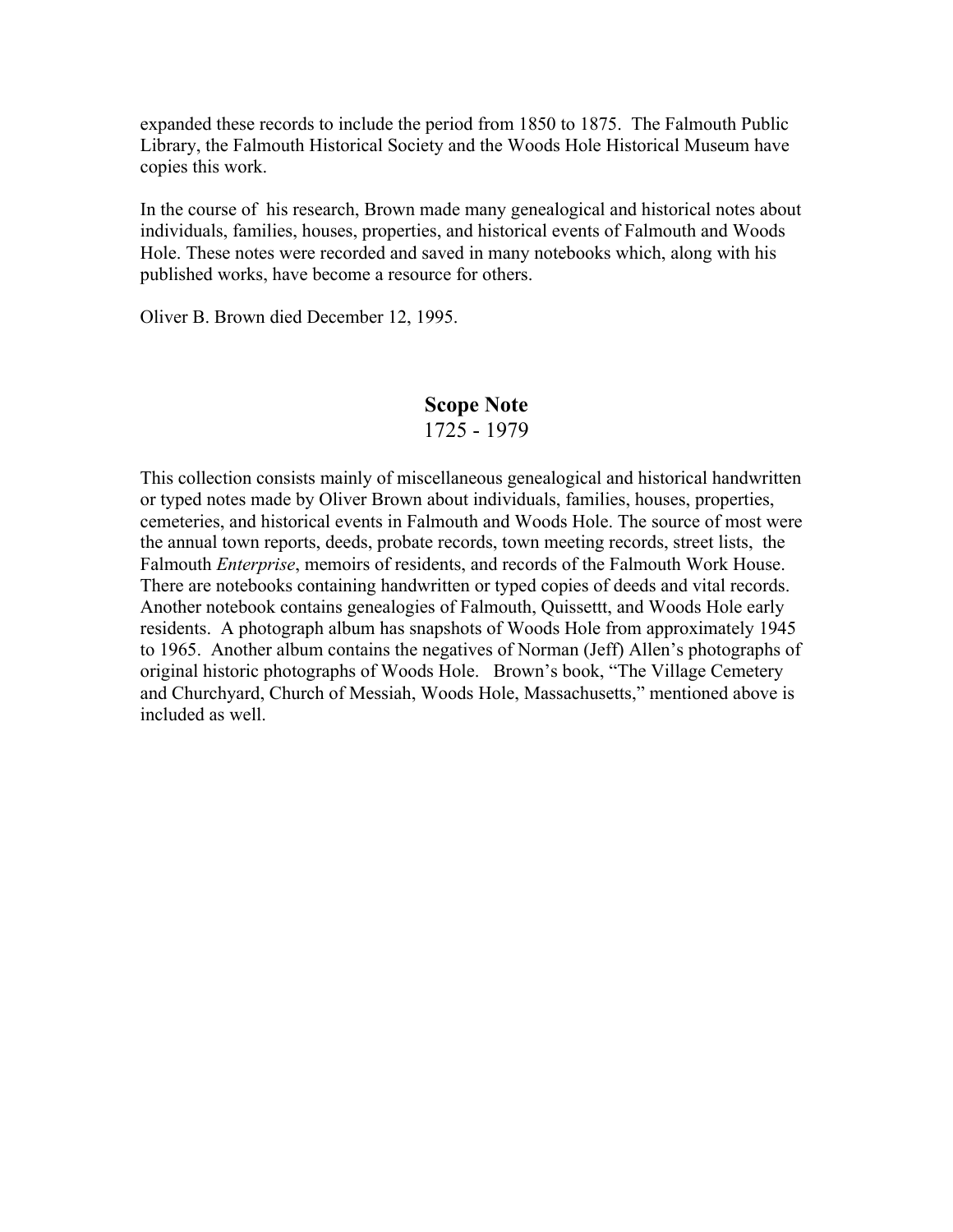### **Oliver B. Brown Collection**

#### **Box 1**

- 1-1 Photograph Album with photos of Woods Hole village. 1945 1966. Original.
- 1-2. Loose leaf notebook containing genealogies of Woods Hole/ Quissett/ Falmouth residents. Handwritten or typed original.

#### **Box 1A**

Oliver B. Brown Negative Collection

This collection contains the negatives of Norman (Jeff) Allen's copy photographs of important original historic photos of Woods Hole.

1A-1. Allison Robb's notes on negatives received from Jeff Allen, 1978

- 1A-2 a. Allison Robb's list of negatives received from Jeff Allen.
	- b. Negatives  $(4 \times 5)$ 
		- 1. Aerial of Woods Hole.
		- 2. Railroad station after 1902.
		- 3. 4 negatives of Spritsail boat in Swift sheds
		- 4. Misc. historical photos
- 1A-3. Negatives  $(4 \times 5)$

.

- a. 2 negatives of Swan Island maps
- b. Howes delivery wagon
- 1A-4. WHOI buildings on the 1940s 1950s and on ( 6 envelopes of 4 x 5 negatives)
- 1A-5. Miscellaneous historical photos, map and stereo images ( 4 x 5 )
- 1A-6. a. Black and white slides of scientists and miscellaneous historical photos b. 5 x 7 negative of scientists and historic image
- 1A-7. Miscellaneous historical photos and postcard images ( 4 x5 )
- 1A-8. 2 x 2 negatives of exhibit "Old Woods Hole"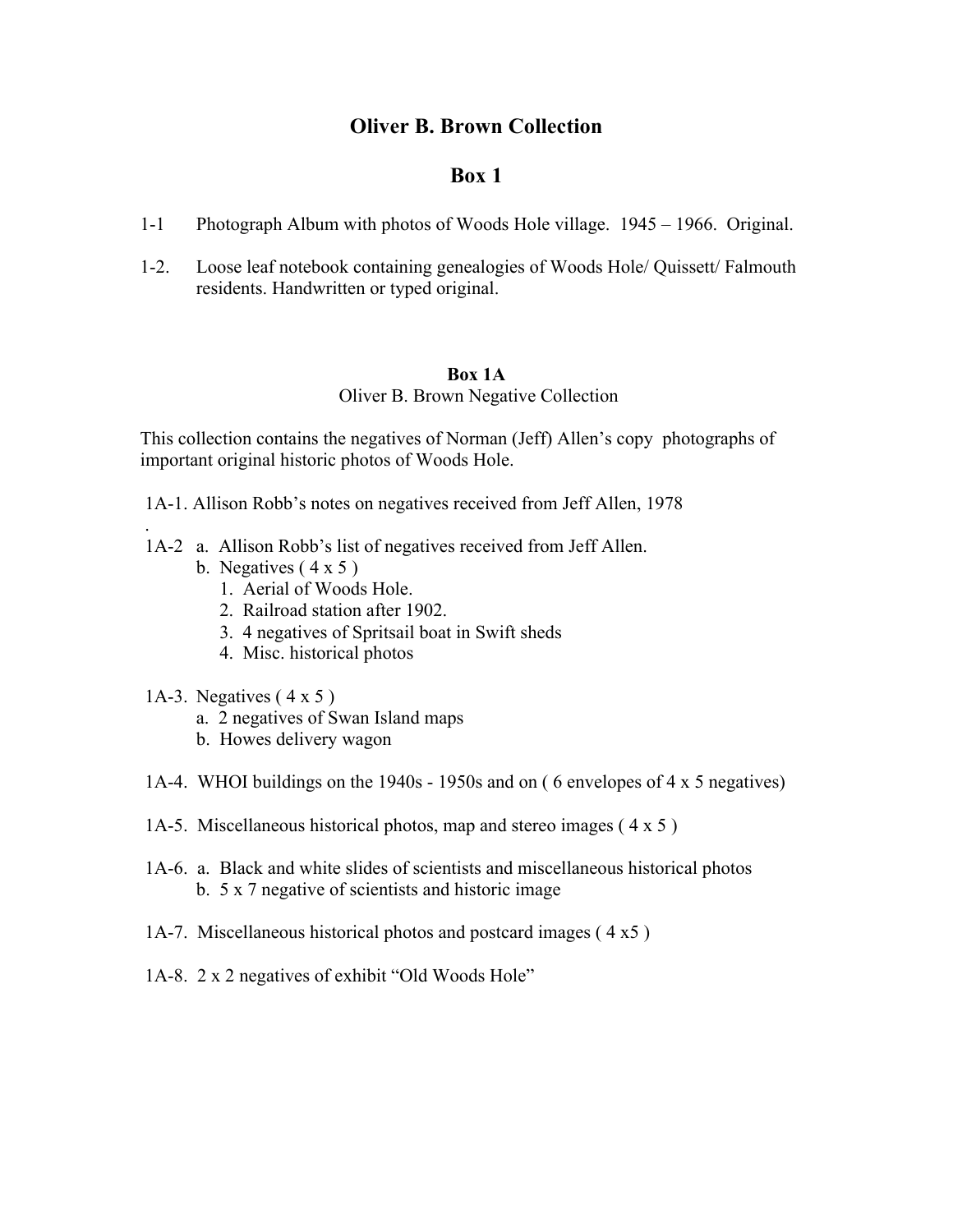### **Box 2**

- 2-1. Lists of Quissettt and Woods Hole residents.
	- a. "1898" Woods Hole street list with residents of each. 4 pages. 1 handwritten original. 1 photocopy.
	- b. List: "Quissett 1908." Names of Quissett residents with description of their property and its location. 1 page. 1 handwritten original. 1 photocopy.
	- c. List describing 3 photographs: MBL Launch "Sagitta", old arch Eel Pond bridge, and buildings on Woods Hole's Water St. 1 handwritten original. 1 photocopy.
- 2-2. Brown binder titled Woods Hole Historical Notes which includes:
	- a. Prince S. Crowell (b. 1881) memories of Woods Hole Community Hall and his youth. June 1966. 1 photocopy.
	- b. Account of 1804 Delano drowning in Woods Hole Harbor with copies of witness depositions. Photocopies.
	- c. Proposal to extend Church Street by H. H. Fay and others. February 25, 1882. 2 pages. 1 photocopy.
	- d. Handwritten notes and a photocopy of a deed documenting the ownership of property on Juniper Point/Little Harbor Rd. 1833.
	- e. 1858 map of Woods Hole with properties numbered. Accompanied by a list of property owners with corresponding lot numbers. 1 photocopy of each.
	- f. Handwritten notes based on an 1841 survey concerning the location of the village school. 1 photocopy.
	- g. List:1894 Woods Hole Poll Tax. 1 photocopy.
	- h. List of Woods Hole residents taken from the 1903 Falmouth Directory. 1 photocopy.
	- i. Miscellaneous handwritten and typed notes about Woods Hole history and houses based on Brown's research, resident interviews, and deeds. Includes two undated maps of Woods Hole and a 1964 map of the MBL buildings.
	- j. Report of Committee on Sites and Plans for the Church of the Messiah. October 16, 1852. 1 typed original. 1 handwritten photocopy.
	- k. Village Cemetery: A Progress Report of Research on the Village Cemetery, Woods Hole, MA by Oliver B. Brown. May 1967; Memo: The Village Cemetery. George C. Goff. March 14, 1965.
	- l. Gulesian House. Woods Hole Road. Comments about its history and residents. n. d. 1 typed page.
	- m "Landmarks of Woods Hole." by Miss Josephine W. Fish. c.1918. 3 pages.
	- n. Miscellaneous Notes. Comments about houses, residents, and visitors of Woods Hole. n.d. 1 typed page.
	- o. Miscellaneous Notes from Town of Falmouth Reports. 1877 1939. 2 typed pages.
	- p. The Woods Hole Index Key to Newcomb-Dickinson Map of Woods Hole, Massachusetts. 1926. 8 original pages.
- 2-3. Booklet: "Historic Woods Hole. A Catalog of the Paintings of Franklin L.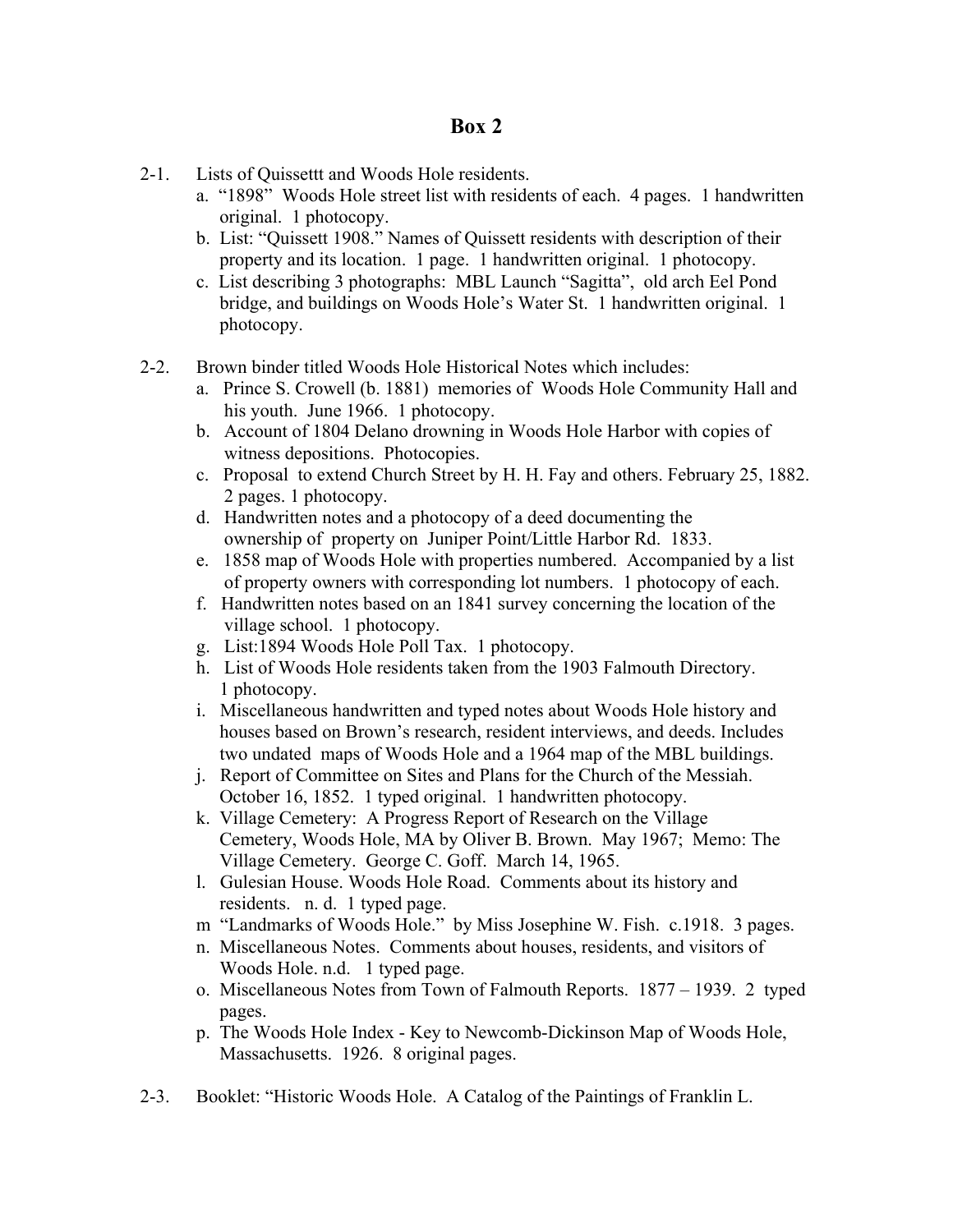Gifford." By Franklin Gifford. 1932. Included in the folder are notes gathered by Oliver Brown which provide historic background for the Gifford paintings.

- a. "A Vignette of Woods Hole" describes the drowning of Elisha Delano on October 15, 1804. 1 typed photocopy
- b. "Depositions taken on account of Elisha Delano being drowned at Woods Hole Little Harbor, October 17, 1804.|" 1 typed original.
- c. Genealogical information on individuals involved in the events of October 15, 1804. 1 typed original .
- d. Notes of E. E. Swift collected by Prince Crowell regarding the oldest house in Woods Hole. 1 typed original. 2 pages.
- e. Letter from the Falmouth Historical Society to George F. Ballantine regarding his donation of wooden pipes used in the salt industry. 1 typed photocopy.
- 2-4. Notes regarding the history, genealogy and private family burying grounds of the Davis, Robinson, and Crowell families. 13 original handwritten or photocopied pages.
- 2-5. Chart of East End Burying Ground. By Henry Herbert Smythe. 1903. 1 original copy.
- 2-6. Notes on properties along Route 28A, south to north, from Bowerman Lane to T. B. Landers Road. 1910-1921? 5 handwritten pages.
- 2-7. Brown Spiral Notebook (Section 3 Marriages to 1790 Alphabetically). Contains a miscellany of information including:
	- a. Notes from the records of the overseers the Work House. 1826-1843.
	- b. Notes from the records of the overseers of the poor. 1824-1826.
	- c. Genealogical and historical information of Woods Hole/Falmouth residents.
	- d. Historical notes on Woods Hole/Falmouth Houses.
	- e. Historical notes on vessels of Woods Hole/Falmouth.
- 2-8. Red Binder : "Deeds and Abstracts of Property in Vicinity of Little Harbor ." 1818-1903. 1 typed copy.
- 2-9. Scenic Pocket Notebook: "Falmouth Deeds": Handwritten and typed copies of Falmouth and Woods Hole deeds recorded in the books of the Barnstable County Registry of Deeds.
- 2-10. Brown Loose Leaf Notebook: "Historical Notes." Miscellaneous genealogical and historical information about families, houses, and properties in Falmouth and Woods Hole. The source of most being the annual town reports, deeds, probate records, town meeting records, the Falmouth *Enterprise*, and records of the Falmouth Work House. Also included are the register of the Henry Herbert Smythe Notebooks (scrapbooks of Falmouth history) located at the Falmouth Historical Society and a "History of Woods Hole" read at the Woods Hole Woman's Club in 1951.